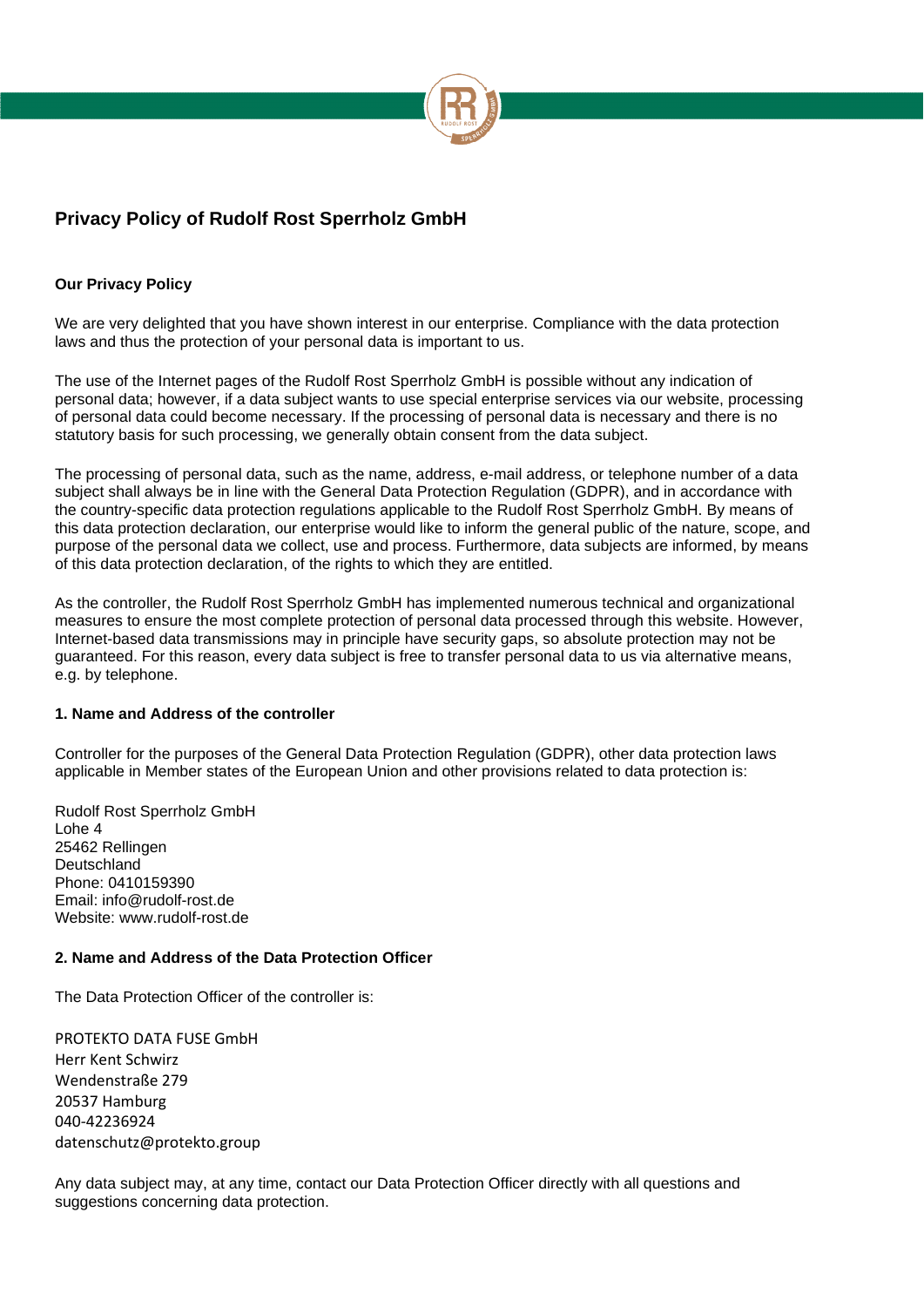

#### **3. Cookies**

The Internet pages of the Rudolf Rost Sperrholz GmbH use cookies. Cookies are text files that are stored in a computer system via an Internet browser.

Many Internet sites and servers use cookies. Many cookies contain a so-called cookie ID. A cookie ID is a unique identifier of the cookie. It consists of a character string through which Internet pages and servers can be assigned to the specific Internet browser in which the cookie was stored. This allows visited Internet sites and servers to differentiate the individual browser of the dats subject from other Internet browsers that contain other cookies. A specific Internet browser can be recognized and identified using the unique cookie ID.

Through the use of cookies, the Rudolf Rost Sperrholz GmbH can provide the users of this website with more user-friendly services that would not be possible without the cookie setting.

By means of a cookie, the information and offers on our website can be optimized with the user in mind. Cookies allow us, as previously mentioned, to recognize our website users. The purpose of this recognition is to make it easier for users to utilize our website. The website user that uses cookies, e.g. does not have to enter access data each time the website is accessed, because this is taken over by the website, and the cookie is thus stored on the user's computer system. Another example is the cookie of a shopping cart in an online shop. The online store remembers the articles that a customer has placed in the virtual shopping cart via a cookie.

The data subject may, at any time, prevent the setting of cookies through our website by means of a corresponding setting of the Internet browser used, and may thus permanently deny the setting of cookies. Furthermore, already set cookies may be deleted at any time via an Internet browser or other software programs. This is possible in all popular Internet browsers. If the data subject deactivates the setting of cookies in the Internet browser used, not all functions of our website may be entirely usable.

#### **4. Collection of general data and information**

The website of the Rudolf Rost Sperrholz GmbH collects a series of general data and information when a data subject or automated system calls up the website. This general data and information are stored in the server log files. Collected may be (1) the browser types and versions used, (2) the operating system used by the accessing system, (3) the website from which an accessing system reaches our website (so-called referrers), (4) the sub-websites, (5) the date and time of access to the Internet site, (6) an Internet protocol address (IP address), (7) the Internet service provider of the accessing system, and (8) any other similar data and information that may be used in the event of attacks on our information technology systems.

When using these general data and information, the Rudolf Rost Sperrholz GmbH does not draw any conclusions about the data subject. Rather, this information is needed to (1) deliver the content of our website correctly, (2) optimize the content of our website (3) ensure the long-term viability of our information technology systems and website technology, and (4) provide law enforcement authorities with the information necessary for criminal prosecution in case of a cyber-attack. Therefore, the Rudolf Rost Sperrholz GmbH analyzes anonymously collected data and information statistically, with the aim of increasing the data protection and data security of our enterprise, and to ensure an optimal level of protection for the personal data we process. The anonymous data of the server log files are stored separately from all personal data provided by a data subject.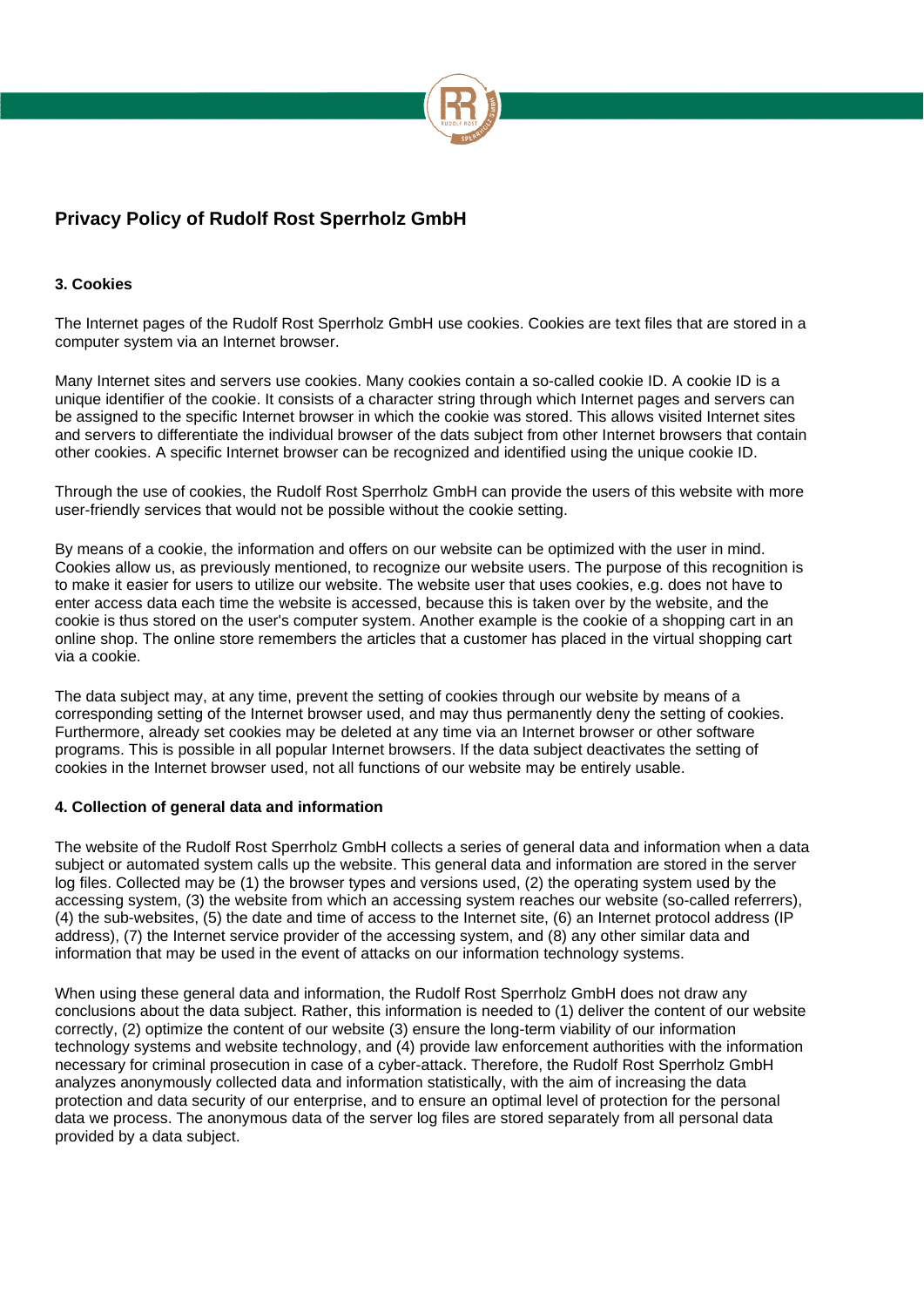

### **5. Contact possibility via the website**

The website of the Rudolf Rost Sperrholz GmbH contains information that enables a quick electronic contact to our enterprise, as well as direct communication with us, which also includes a general address of the socalled electronic mail (e-mail address). If a data subject contacts the controller by e-mail or via a contact form, the personal data transmitted by the data subject are automatically stored. Such personal data transmitted on a voluntary basis by a data subject to the data controller are stored for the purpose of processing or contacting the data subject. There is no transfer of this personal data to third parties.

#### **6. Routine erasure and blocking of personal data**

The data controller shall process and store the personal data of the data subject only for the period necessary to achieve the purpose of storage, or as far as this is granted by the European legislator or other legislators in laws or regulations to which the controller is subject to.

If the storage purpose is not applicable, or if a storage period prescribed by the European legislator or another competent legislator expires, the personal data are routinely blocked or erased in accordance with legal requirements.

#### **7. Rights of the data subject**

### **a) Right of confirmation**

Each data subject shall have the right granted by the European legislator to obtain from the controller the confirmation as to whether or not personal data concerning him or her are being processed. If a data subject wishes to avail himself of this right of confirmation, he or she may, at any time, contact any employee of the controller.

#### **b) Right of access**

Each data subject shall have the right granted by the European legislator to obtain from the controller free information about his or her personal data stored at any time and a copy of this information. Furthermore, the European directives and regulations grant the data subject access to the following information:

- o the purposes of the processing;
- o the categories of personal data concerned;
- o the recipients or categories of recipients to whom the personal data have been or will be disclosed, in particular recipients in third countries or international organisations;
- o where possible, the envisaged period for which the personal data will be stored, or, if not possible, the criteria used to determine that period;
- $\circ$  the existence of the right to request from the controller rectification or erasure of personal data, or restriction of processing of personal data concerning the data subject, or to object to such processing;
- $\circ$  the existence of the right to lodge a complaint with a supervisory authority;
- o where the personal data are not collected from the data subject, any available information as to their source;
- o the existence of automated decision-making, including profiling, referred to in Article 22(1) and (4) of the GDPR and, at least in those cases, meaningful information about the logic involved,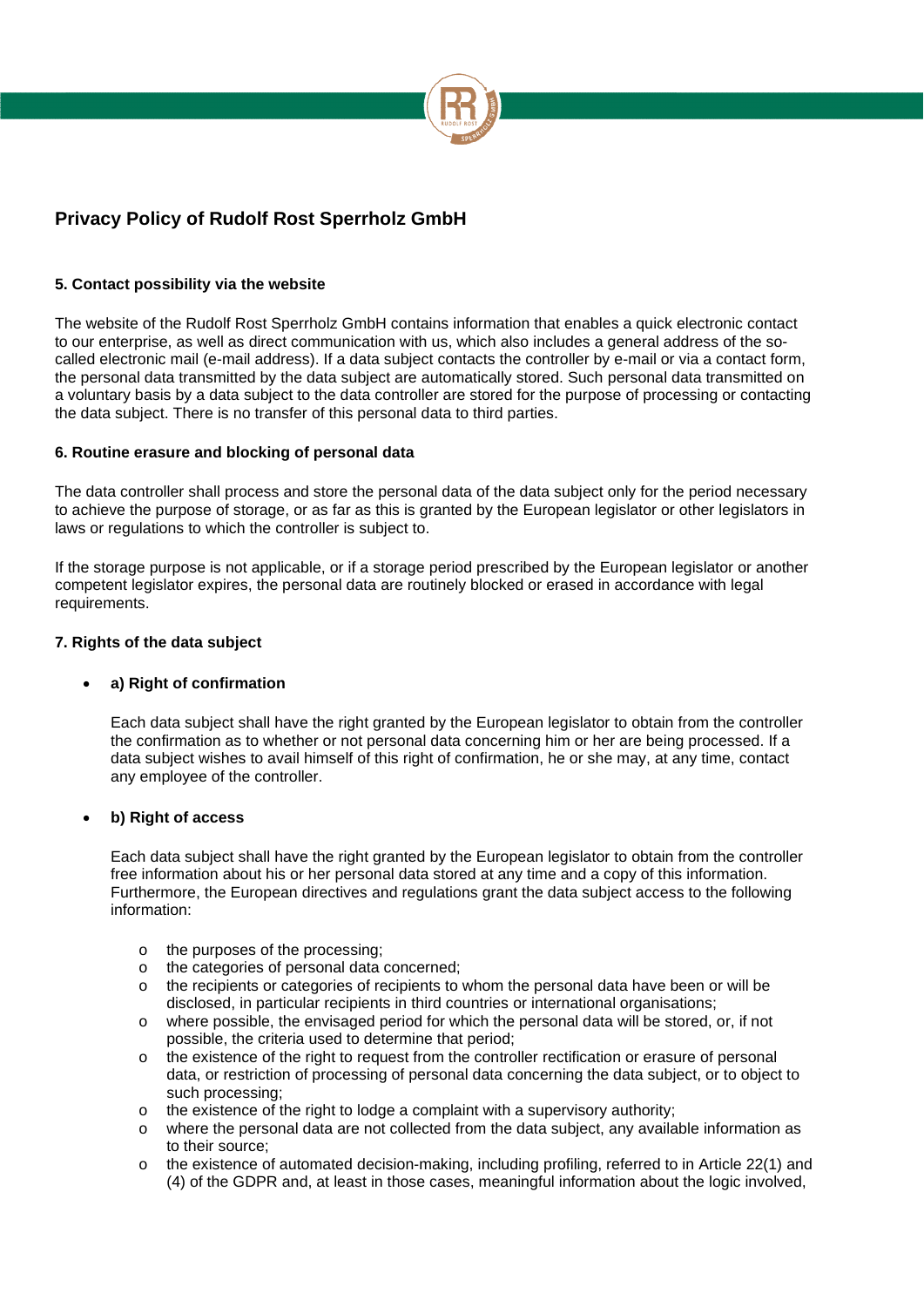

as well as the significance and envisaged consequences of such processing for the data subject.

Furthermore, the data subject shall have a right to obtain information as to whether personal data are transferred to a third country or to an international organisation. Where this is the case, the data subject shall have the right to be informed of the appropriate safeguards relating to the transfer.

If a data subject wishes to avail himself of this right of access, he or she may, at any time, contact any employee of the controller.

#### **c) Right to rectification**

Each data subject shall have the right granted by the European legislator to obtain from the controller without undue delay the rectification of inaccurate personal data concerning him or her. Taking into account the purposes of the processing, the data subject shall have the right to have incomplete personal data completed, including by means of providing a supplementary statement.

If a data subject wishes to exercise this right to rectification, he or she may, at any time, contact any employee of the controller.

#### **d) Right to erasure (Right to be forgotten)**

Each data subject shall have the right granted by the European legislator to obtain from the controller the erasure of personal data concerning him or her without undue delay, and the controller shall have the obligation to erase personal data without undue delay where one of the following grounds applies, as long as the processing is not necessary:

- o The personal data are no longer necessary in relation to the purposes for which they were collected or otherwise processed.
- o The data subject withdraws consent to which the processing is based according to point (a) of Article 6(1) of the GDPR, or point (a) of Article 9(2) of the GDPR, and where there is no other legal ground for the processing.
- $\circ$  The data subject objects to the processing pursuant to Article 21(1) of the GDPR and there are no overriding legitimate grounds for the processing, or the data subject objects to the processing pursuant to Article 21(2) of the GDPR.
- o The personal data have been unlawfully processed.
- o The personal data must be erased for compliance with a legal obligation in Union or Member State law to which the controller is subject.
- o The personal data have been collected in relation to the offer of information society services referred to in Article 8(1) of the GDPR.

If one of the aforementioned reasons applies, and a data subject wishes to request the erasure of personal data stored by the Rudolf Rost Sperrholz GmbH, he or she may, at any time, contact any employee of the controller. An employee of Rudolf Rost Sperrholz GmbH shall promptly ensure that the erasure request is complied with immediately.

Where the controller has made personal data public and is obliged pursuant to Article 17(1) to erase the personal data, the controller, taking account of available technology and the cost of implementation, shall take reasonable steps, including technical measures, to inform other controllers processing the personal data that the data subject has requested erasure by such controllers of any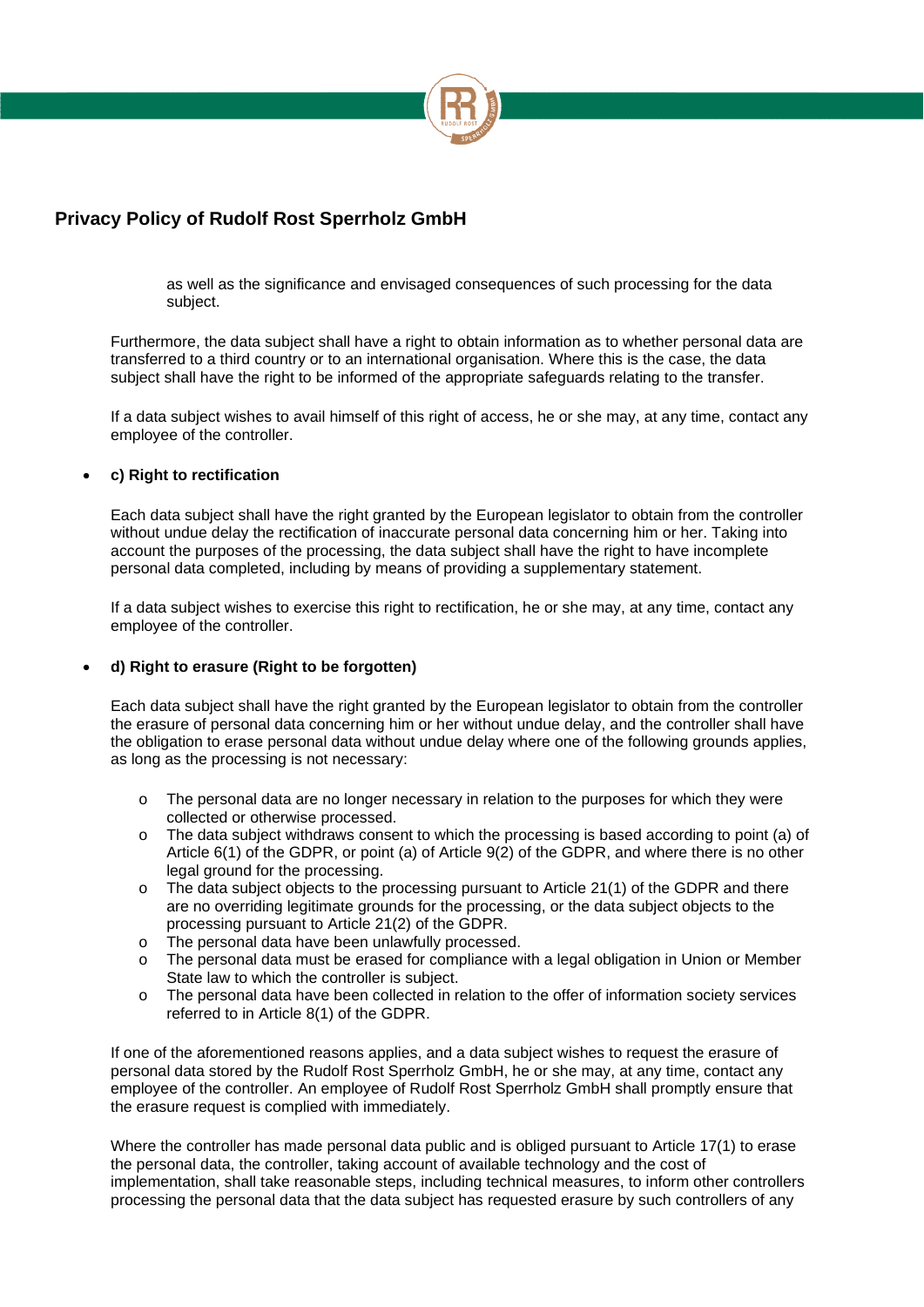

links to, or copy or replication of, those personal data, as far as processing is not required. An employees of the Rudolf Rost Sperrholz GmbH will arrange the necessary measures in individual cases.

### **e) Right of restriction of processing**

Each data subject shall have the right granted by the European legislator to obtain from the controller restriction of processing where one of the following applies:

- $\circ$  The accuracy of the personal data is contested by the data subject, for a period enabling the controller to verify the accuracy of the personal data.
- o The processing is unlawful and the data subject opposes the erasure of the personal data and requests instead the restriction of their use instead.
- $\circ$  The controller no longer needs the personal data for the purposes of the processing, but they are required by the data subject for the establishment, exercise or defence of legal claims.
- o The data subject has objected to processing pursuant to Article 21(1) of the GDPR pending the verification whether the legitimate grounds of the controller override those of the data subject.

If one of the aforementioned conditions is met, and a data subject wishes to request the restriction of the processing of personal data stored by the Rudolf Rost Sperrholz GmbH, he or she may at any time contact any employee of the controller. The employee of the Rudolf Rost Sperrholz GmbH will arrange the restriction of the processing.

### **f) Right to data portability**

Each data subject shall have the right granted by the European legislator, to receive the personal data concerning him or her, which was provided to a controller, in a structured, commonly used and machine-readable format. He or she shall have the right to transmit those data to another controller without hindrance from the controller to which the personal data have been provided, as long as the processing is based on consent pursuant to point (a) of Article 6(1) of the GDPR or point (a) of Article 9(2) of the GDPR, or on a contract pursuant to point (b) of Article 6(1) of the GDPR, and the processing is carried out by automated means, as long as the processing is not necessary for the performance of a task carried out in the public interest or in the exercise of official authority vested in the controller.

Furthermore, in exercising his or her right to data portability pursuant to Article 20(1) of the GDPR, the data subject shall have the right to have personal data transmitted directly from one controller to another, where technically feasible and when doing so does not adversely affect the rights and freedoms of others.

In order to assert the right to data portability, the data subject may at any time contact any employee of the Rudolf Rost Sperrholz GmbH.

### **g) Right to object**

Each data subject shall have the right granted by the European legislator to object, on grounds relating to his or her particular situation, at any time, to processing of personal data concerning him or her, which is based on point (e) or (f) of Article 6(1) of the GDPR. This also applies to profiling based on these provisions.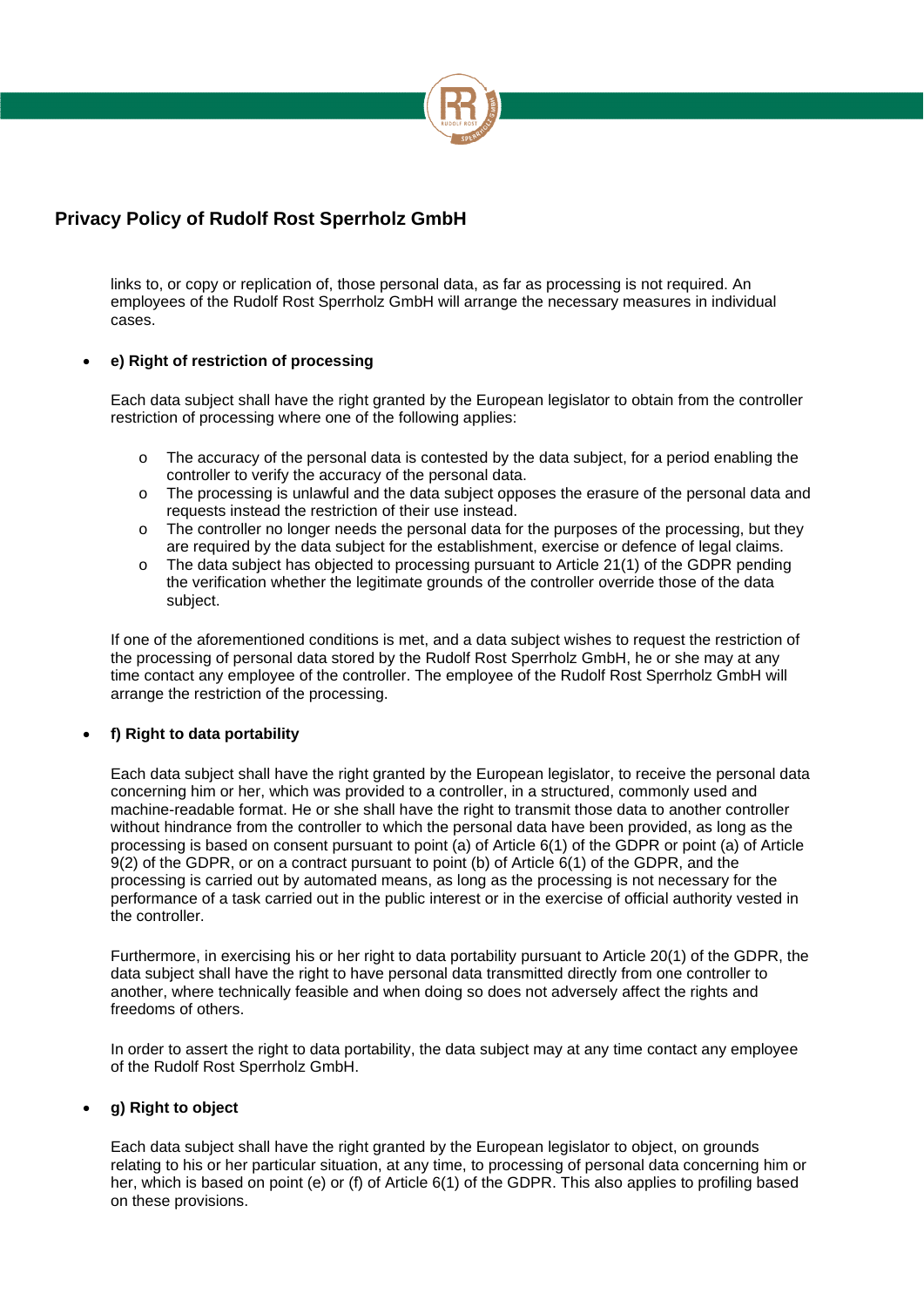

The Rudolf Rost Sperrholz GmbH shall no longer process the personal data in the event of the objection, unless we can demonstrate compelling legitimate grounds for the processing which override the interests, rights and freedoms of the data subject, or for the establishment, exercise or defence of legal claims.

If the Rudolf Rost Sperrholz GmbH processes personal data for direct marketing purposes, the data subject shall have the right to object at any time to processing of personal data concerning him or her for such marketing. This applies to profiling to the extent that it is related to such direct marketing. If the data subject objects to the Rudolf Rost Sperrholz GmbH to the processing for direct marketing purposes, the Rudolf Rost Sperrholz GmbH will no longer process the personal data for these purposes.

In addition, the data subject has the right, on grounds relating to his or her particular situation, to object to processing of personal data concerning him or her by the Rudolf Rost Sperrholz GmbH for scientific or historical research purposes, or for statistical purposes pursuant to Article 89(1) of the GDPR, unless the processing is necessary for the performance of a task carried out for reasons of public interest.

In order to exercise the right to object, the data subject may contact any employee of the Rudolf Rost Sperrholz GmbH. In addition, the data subject is free in the context of the use of information society services, and notwithstanding Directive 2002/58/EC, to use his or her right to object by automated means using technical specifications.

#### **h) Automated individual decision-making, including profiling**

Each data subject shall have the right granted by the European legislator not to be subject to a decision based solely on automated processing, including profiling, which produces legal effects concerning him or her, or similarly significantly affects him or her, as long as the decision (1) is not is necessary for entering into, or the performance of, a contract between the data subject and a data controller, or (2) is not authorised by Union or Member State law to which the controller is subject and which also lays down suitable measures to safeguard the data subject's rights and freedoms and legitimate interests, or (3) is not based on the data subject's explicit consent.

If the decision (1) is necessary for entering into, or the performance of, a contract between the data subject and a data controller, or (2) it is based on the data subject's explicit consent, the Rudolf Rost Sperrholz GmbH shall implement suitable measures to safeguard the data subject's rights and freedoms and legitimate interests, at least the right to obtain human intervention on the part of the controller, to express his or her point of view and contest the decision.

If the data subject wishes to exercise the rights concerning automated individual decision-making, he or she may, at any time, contact any employee of the Rudolf Rost Sperrholz GmbH.

#### **i) Right to withdraw data protection consent**

Each data subject shall have the right granted by the European legislator to withdraw his or her consent to processing of his or her personal data at any time.

If the data subject wishes to exercise the right to withdraw the consent, he or she may, at any time, contact any employee of the Rudolf Rost Sperrholz GmbH.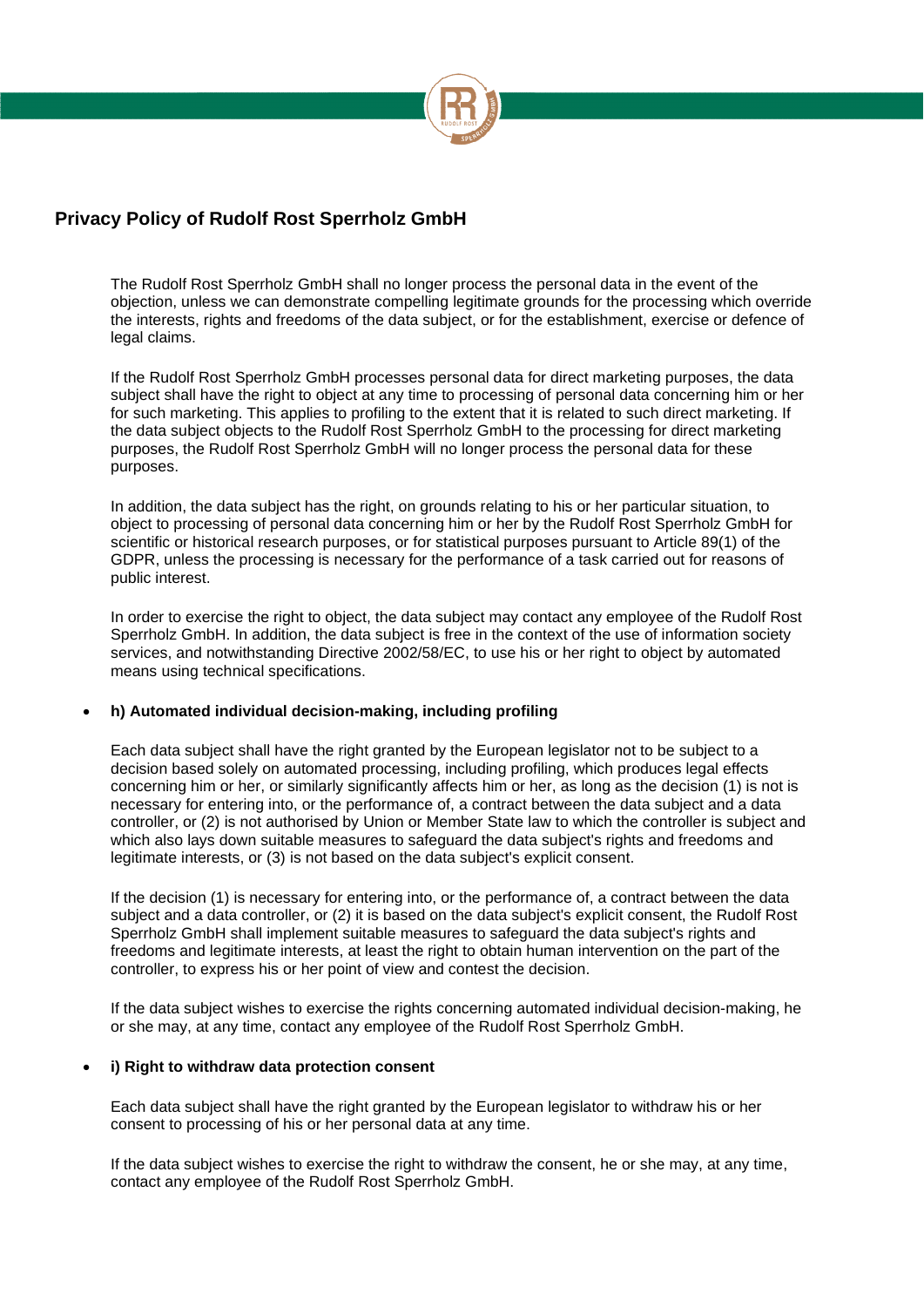

## **8. Data protection for applications and the application procedures**

The data controller shall collect and process the personal data of applicants for the purpose of the processing of the application procedure. The processing may also be carried out electronically. This is the case, in particular, if an applicant submits corresponding application documents by e-mail or by means of a web form on the website to the controller. If the data controller concludes an employment contract with an applicant, the submitted data will be stored for the purpose of processing the employment relationship in compliance with legal requirements. If no employment contract is concluded with the applicant by the controller, the application documents shall be automatically erased two months after notification of the refusal decision, provided that no other legitimate interests of the controller are opposed to the erasure. Other legitimate interest in this relation is, e.g. a burden of proof in a procedure under the General Equal Treatment Act (AGG).

### **9. Legal basis for the processing**

Art. 6(1) lit. a GDPR serves as the legal basis for processing operations for which we obtain consent for a specific processing purpose. If the processing of personal data is necessary for the performance of a contract to which the data subject is party, as is the case, for example, when processing operations are necessary for the supply of goods or to provide any other service, the processing is based on Article 6(1) lit. b GDPR. The same applies to such processing operations which are necessary for carrying out pre-contractual measures, for example in the case of inquiries concerning our products or services. Is our company subject to a legal obligation by which processing of personal data is required, such as for the fulfillment of tax obligations, the processing is based on Art. 6(1) lit. c GDPR. In rare cases, the processing of personal data may be necessary to protect the vital interests of the data subject or of another natural person. This would be the case, for example, if a visitor were injured in our company and his name, age, health insurance data or other vital information would have to be passed on to a doctor, hospital or other third party. Then the processing would be based on Art. 6(1) lit. d GDPR. Finally, processing operations could be based on Article 6(1) lit. f GDPR. This legal basis is used for processing operations which are not covered by any of the abovementioned legal grounds, if processing is necessary for the purposes of the legitimate interests pursued by our company or by a third party, except where such interests are overridden by the interests or fundamental rights and freedoms of the data subject which require protection of personal data. Such processing operations are particularly permissible because they have been specifically mentioned by the European legislator. He considered that a legitimate interest could be assumed if the data subject is a client of the controller (Recital 47 Sentence 2 GDPR).

### **10. The legitimate interests pursued by the controller or by a third party**

Where the processing of personal data is based on Article 6(1) lit. f GDPR our legitimate interest is to carry out our business in favor of the well-being of all our employees and the shareholders.

### **11. Period for which the personal data will be stored**

The criteria used to determine the period of storage of personal data is the respective statutory retention period. After expiration of that period, the corresponding data is routinely deleted, as long as it is no longer necessary for the fulfillment of the contract or the initiation of a contract.